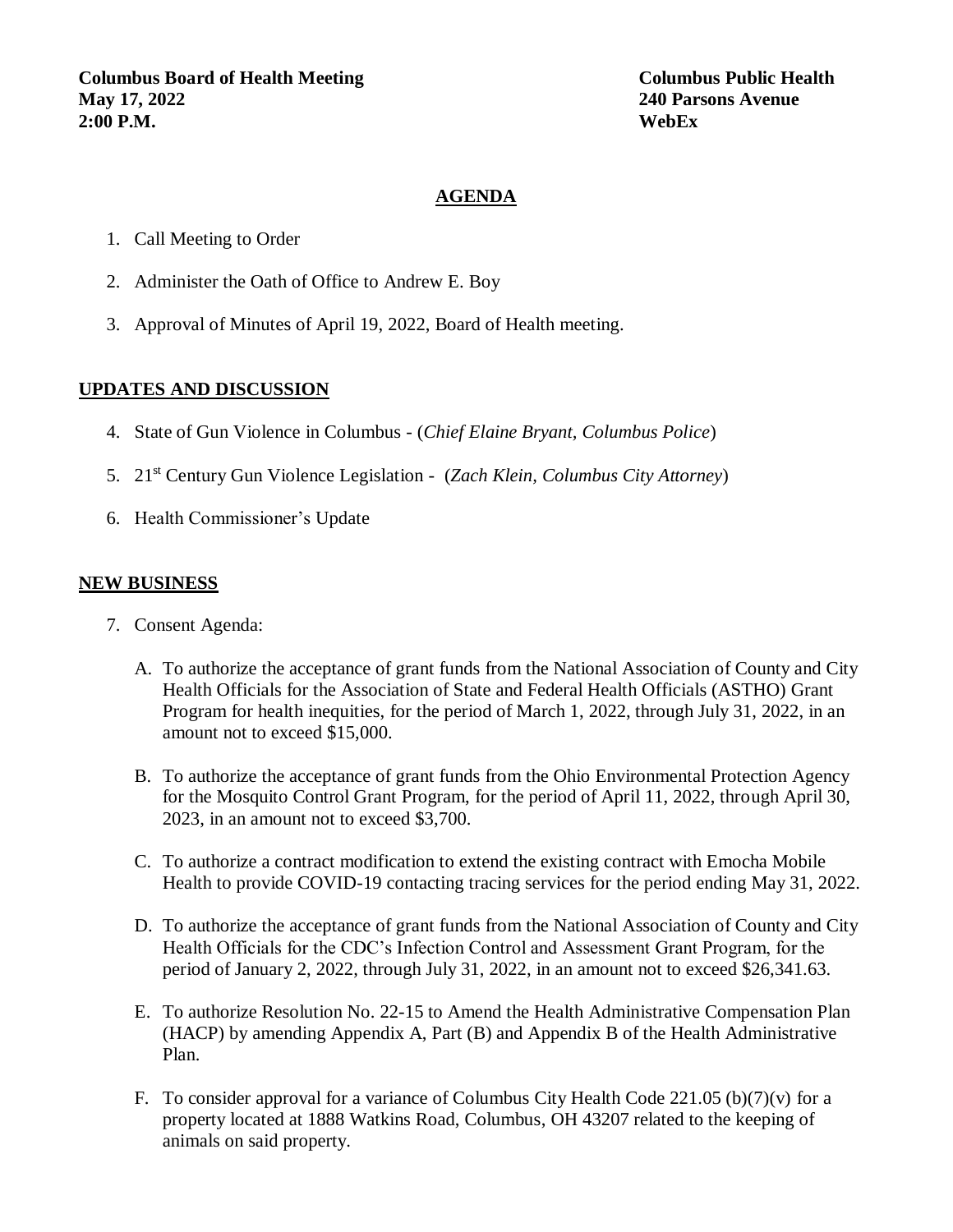### ADMINISTRATION

- 8. To authorize a grant award with Restoring Our Own Through Transformation (ROOTT) for Perinatal Support Doula Care, for the period of January 1, 2022, through December 31, 2022, in an amount not to exceed \$250,000.
- 9. To authorize the acceptance of a grant funds from the Ohio Commission on Minority Health for the Local Conversation 2022 Health Equity Grant Program, for the period of April 1, 2022, through February 28, 2023, in an amount not to exceed \$15,000.
- 10. To authorize a contract with Soulo Theory for media platforms regarding health inequities, for the period of June 1, 2022, through December 31, 2022, in an amount not to exceed \$125,000.
- 11. To authorize the acceptance of additional grant funds from the Ohio Commission on Minority Health for the Minority Health Grant Program, for the period of July 1, 2021 through June 30, 2022, in an amount not to exceed \$52,500 for a total amount not to exceed \$100,000.

# POPULATION HEALTH

- 12. To authorize the acceptance of additional grant funds from the Ohio Department of Health for COVID-19 Enhanced Operations Grant Program, for the period of February 1, 2021, through July 31, 2022, in an amount not to exceed \$500,000, for a total amount not to exceed \$2,841,355.
- 13. To authorize a contract with COHEAR for equity in vaccine uptake and health outcomes in vulnerable communities, for the period of January 1, 2022, through June 30, 2023, in an amount not to exceed \$320,000.

# **OTHER BUSINESS**

- 14. Approval of Personnel Items
- 15. Next Scheduled Meeting June 21, 2022, at 2:00 p.m.
- 16. Adjourn Regular Meeting